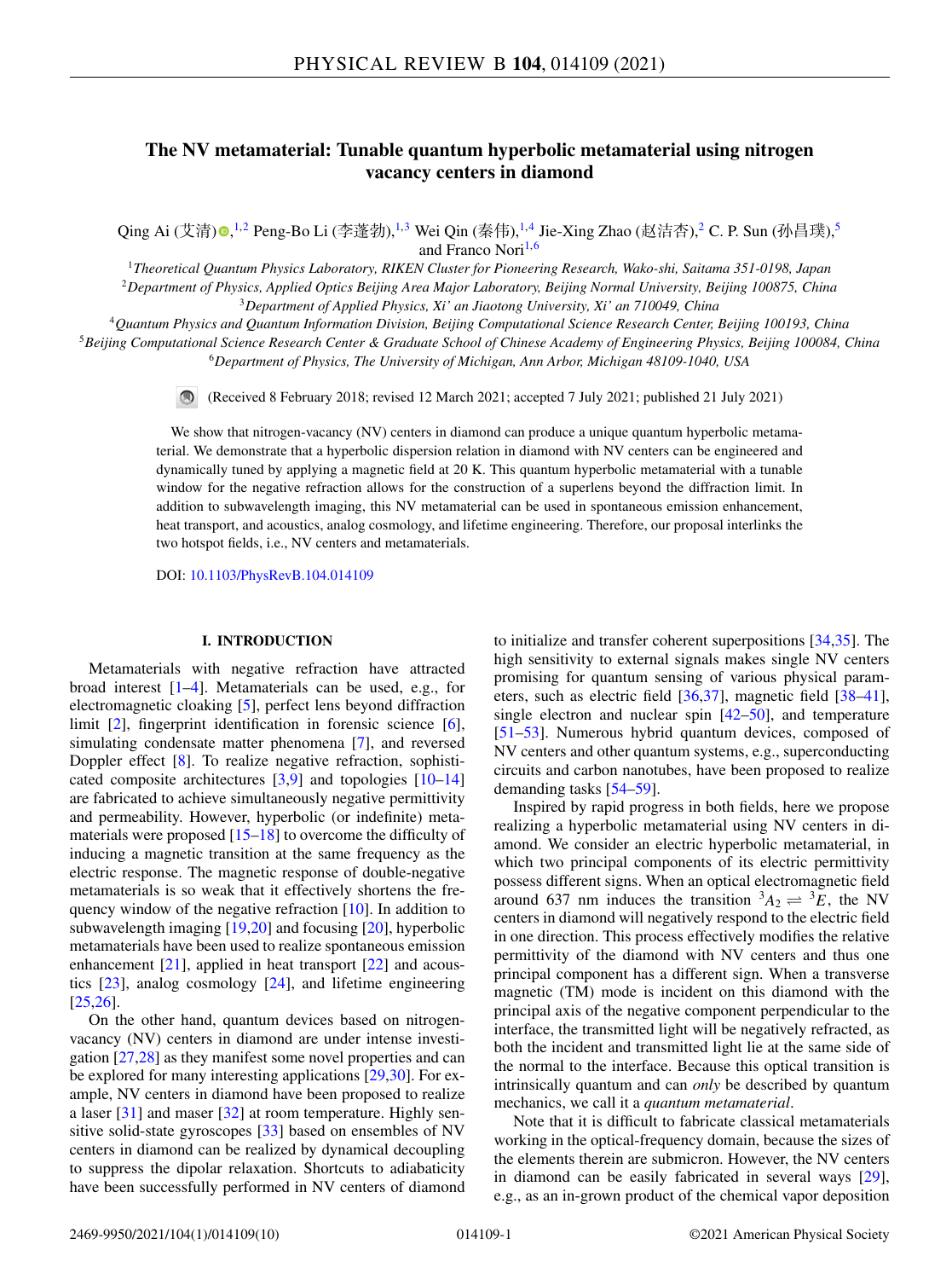<span id="page-1-0"></span>

FIG. 1. (a) Four possible orientations of NV centers in di-**PIG.** 1. (a) Four possible orientations of NV centers in diamond  $[29,68]$  $[29,68]$ :  $\vec{r}_{OA} = (-1, -1, -1)/\sqrt{3}$ ,  $\vec{r}_{OB} = (1, 1, -1)/\sqrt{3}$ , amond [29,68]:  $r_{OA} = (-1, -1, -1)/\sqrt{3}$ ,  $r_{OB} = (1, 1, -1)/\sqrt{3}$ ,  $r_{OC} = (1, -1, 1)/\sqrt{3}$ ,  $r_{OD} = (-1, 1, 1)/\sqrt{3}$ ,  $d = 154$  pm is the length of carbon bond. The angle between any pair of the above four orientations is identically  $\alpha = 109^{\circ}28'$ . The magnetic field  $\vec{B}$ is along  $-\vec{r}_{OA}$ . (b) Negative refraction for hyperbolic dispersion with  $\varepsilon_x$  < 0 and  $\varepsilon_z$  > 0. The TM mode is incident on the *yz* interface with electric field  $\vec{E}_i$ , wave vector  $\vec{k}_i$ , and Poynting vector  $\vec{S}_i$ . The angle between the normal (*x* axis) and the incident field is  $\theta$ . It is reflected with electric field  $\vec{E}_r$ , wave vector  $\vec{k}_r$ , and Poynting vector  $\vec{S}_r$ . The Poynting and wave vector of the transmitted wave are, respectively,  $\vec{S}_t$  and  $\vec{k}_t$ .

diamond synthesis process, as a product of radiation damage and annealing, as well as ion implantation and annealing in bulk and nanocrystalline diamond. The NV metamaterials proposed here solve this problem.

This paper is organized as follows: In the next section, we briefly introduce the NV center in diamond, with the selection rules for optical transitions summarized in Appendix [A,](#page-4-0) and the relative permittivity calculated by the linear-response theory, with details illustrated in Appendix [B.](#page-5-0) We further prove in Appendix  $C$  that the bandwidth of the negative refraction is not significantly influenced if the Lorentz local-field theory is applied. Then, we show that we can switch between the negative and normal refraction by tuning the magnetic field in Sec. [III.](#page-2-0) In Sec. [IV,](#page-3-0) we elaborate how the negative refraction occurs. In Sec. [V,](#page-3-0) we discuss the experimental feasibility of our proposal. Finally, the main results are summarized in Sec. [VI.](#page-4-0) In Appendix [D,](#page-6-0) we prove that non-Hermitian Hamiltonian approach is equivalent to the quantum master equation approach and has been widely used to describe the damping and dephasing in open quantum systems.

### **II. MODEL**

As schematically illustrated in Fig. 1(a), an NV center is composed of a vacancy, e.g., site O, and a substitutional nitrogen atom at one of its four possible neighboring sites, e.g., sites A–D. The electronic ground state is a spin-triplet state with Hamiltonian [\[29\]](#page-7-0)

$$
H_{gs} = D_{gs}S_{z}^{2} + \mu_{B}g_{gs}^{\parallel}B_{z}S_{z} + \mu_{B}g_{gs}^{\perp}(B_{x}S_{x} + B_{y}S_{y}) + d_{gs}^{\parallel}\delta_{z}S_{z}^{2} + d_{gs}^{\perp}\delta_{x}(S_{y}^{2} - S_{x}^{2}) - d_{gs}^{\perp}\delta_{y}(S_{x}S_{y} + S_{y}S_{x}),
$$
\n(1)

where  $D_{gs} = 2.88$  GHz is the zero-field splitting of the electronic ground state,  $\mu_B$  is the Bohr magneton,  $g_{gs}^{\parallel} \simeq g_{gs}^{\perp} =$  $g_{gs} \simeq 2$  are, respectively, the components of the  $\frac{9}{8}$  factor of the electronic ground state,  $\vec{B} = B_x \hat{e}_x + B_y \hat{e}_y + B_z \hat{e}_z$  is the magnetic field,  $S_\alpha$  ( $\alpha = x, y, z$ ) are the spin-1 operators for the electron spin,  $\vec{\delta} = \delta_x \hat{e}_x + \delta_y \hat{e}_y + \delta_z \hat{e}_z$  is the strain field,  $d_{gs}^{\perp} = 17$  Hz cm/V and  $d_{gs}^{\parallel} = 0.35$  Hz cm/V [\[60\]](#page-8-0) are the components of the ground-state electric dipole moment.

At low temperatures, the Hamiltonian of the electronic excited state is given as [\[29\]](#page-7-0)

$$
H_{\rm es} = D_{\rm es}^{\parallel} S_z^2 - \lambda_{\rm es}^{\parallel} \sigma_y \otimes S_z + D_{\rm es}^{\perp} [\sigma_y \otimes (S_y^2 - S_x^2) - \sigma_x \otimes (S_y S_x + S_x S_y)] + \lambda_{\rm es}^{\perp} [\sigma_z \otimes (S_x S_z + S_z S_x) - \sigma_x \otimes (S_y S_z + S_z S_y)] + \mu_B (l_{\rm es}^{\parallel} \sigma_y + g_{\rm es}^{\parallel} S_z) B_z + \mu_B g_{\rm es}^{\perp} (S_x B_x + S_y B_y) + d_{\rm es}^{\parallel} \delta_z \sigma_y + d_{\rm es}^{\perp} \delta_x \sigma_z - d_{\rm es}^{\perp} \delta_y \sigma_x,
$$
\n(2)

where  $\sigma_x$ ,  $\sigma_y$ , and  $\sigma_z$  are the Pauli matrices. The values of the fine structure parameters are obtained from the direct observa-tion as [\[61\]](#page-8-0)  $D_{\text{es}}^{\parallel} = 1.42 \text{ GHz}, D_{\text{es}}^{\perp} = 0.76 \text{ GHz}, \lambda_{\text{es}}^{\perp} = 5.3 \text{ GHz}$ and  $\lambda_{\text{es}}^{\parallel} = 0.14$  GHz. The magnetic circular dichroism is given as  $l_{\text{es}}^{\parallel} = 0.1$  [\[62,63\]](#page-8-0). The components of the excited-state *g*factor tensor are  $g_{\text{es}}^{\parallel} = g_{\text{es}}^{\perp} = 2.01$  [\[64,65\]](#page-8-0). The components of the electric dipole moment are  $d_{\text{es}}^{\parallel}$ ,  $d_{\text{es}}^{\perp} \approx 6 \text{ kHz m/V}$  [\[66,67\]](#page-8-0). Because  $d_{\text{es}}^{\parallel}$  and  $d_{\text{es}}^{\perp}$  are larger than  $d_{\text{gs}}^{\parallel}$  and  $d_{\text{gs}}^{\perp}$  by five orders of magnitude, the spectra of the excited states are more sensitive to the strain field.

As illustrated in Fig.  $1(a)$ , there are four possible orientations for the NV centers in diamond [\[27–30](#page-7-0)[,68\]](#page-8-0). Since both Hamiltonians of the ground and excited states are obviously dependent on the relative orientation of the symmetry axis with respect to the magnetic field, the energy spectra and thus the electromagnetic response of the NV centers to the applied fields are different for the four possible orientations.

According to Appendix  $A$ , the nonzero transition matrix elements of the position vector  $\vec{r} = x\hat{e}_x + y\hat{e}_y + z\hat{e}_z$  are in the following transitions  $|\Phi_{A_2;S,m_s}^c\rangle \stackrel{\alpha'}{=} |\Phi_{E,\alpha;S,m_s}^c\rangle$  [\[69\]](#page-8-0), where  $\alpha$ ,  $\alpha' = x$ , y and  $\alpha \neq \alpha'$ . For the ground states, they can be formally diagonalized as  $|g_i\rangle = \sum_{j=-1}^{1} C_{ij}^g |\Phi_{A_2;1,j}^c\rangle$  (*i* = 1, 2, 3) with eigenenergy  $E_i^g$ . For the excited states, they can be formally diagonalized as  $|e_f\rangle = \sum_{\alpha=x,y} \sum_{j=-1}^1 C_{f\alpha j}^e |\Phi_{E,\alpha;1,j}^c\rangle$  $(f = 1, 2, \dots, 6)$  with eigenenergy  $\ddot{E}_f^e$ . Notice that the degeneracy of the electronic excited states is lifted for different  $\alpha$ 's at low temperatures. According to Refs. [\[70,71\]](#page-9-0), the constitutive relation reads  $\vec{D} = \varepsilon_0 \overleftrightarrow{\varepsilon_r} \vec{E} = \varepsilon_{\text{D}} \varepsilon_0 \vec{E} + \vec{P}$ , where  $\vec{D}$ is the electric displacement,  $\varepsilon_0$  is the electric permittivity of vacuum,  $\epsilon_r^2$  and  $\epsilon_{\text{D}}$  are, respectively, the relative permittivity tensor of diamond with and without NV centers. The polarization density can be calculated using the linear-response theory  $[10,72]$  $[10,72]$ , cf. Appendix **B**, as

$$
\vec{P} = -\frac{1}{\hbar v_0} \text{Re} \left[ \sum_{j,i,f}^{\prime} \rho_i \frac{\vec{d}_{if}^{(j)}(\vec{d}_{fi}^{(j)} \cdot \vec{E})}{\omega - \Delta_{fi}^{(j)} + i\gamma} \right],
$$
(3)

where  $\hbar$  is the Planck's constant,  $n_0 = v_0^{-1}$  is the density of the NV centers,  $\rho_i$  is the probability of the initial state  $|g_i\rangle$ at thermal equilibrium, i.e.,  $\rho(0) = \sum_i \rho_i |g_i\rangle \langle g_i|$ ,  $\omega$  is the frequency of the electric field  $\vec{E} = \vec{E}_0 \cos(\omega t)$ ,  $\Delta_{fi}^{(j)}$  is the transition frequency of the *j*th NV center between the initial state  $|g_i\rangle$  and the final state  $|e_f\rangle$ ,  $\gamma^{-1}$  is the lifetime of the final state, and  $\vec{d}^{(j)}_{if}$  is the transition matrix element of the electric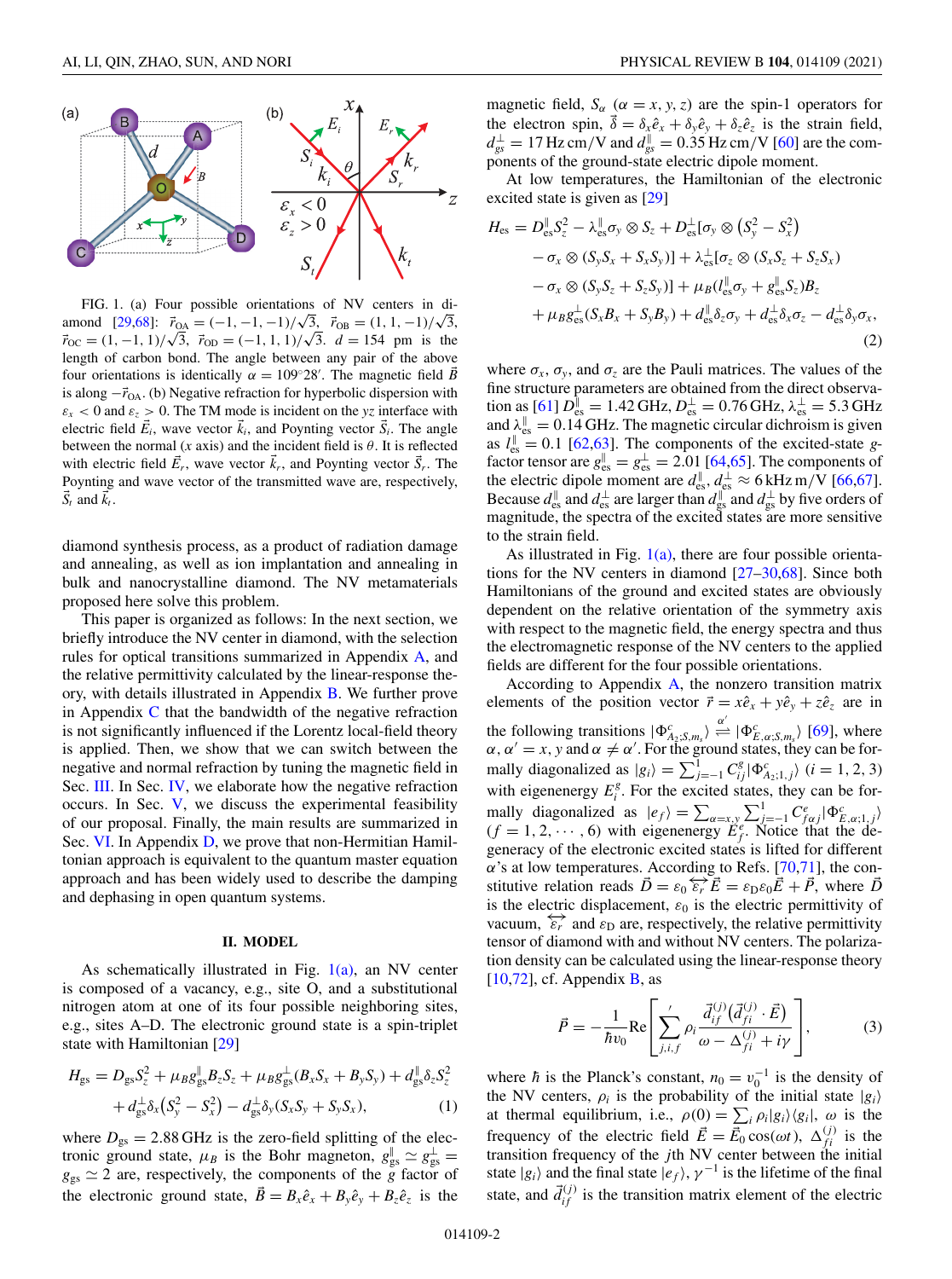<span id="page-2-0"></span>dipole of the *j*th NV center between the initial and final states. The prime over the summation indicates that  $i \neq f$ .

The relative permittivity tensor is

$$
\overleftrightarrow{\varepsilon_r} = \varepsilon_{\text{D}} - \sum'_{j,i,f} \sum_{j_1,j_2} \text{Re} \Bigg[ \frac{\left( C_{f x j_1}^{e(j)} \vec{d}_y^{(j)} + C_{f y j_1}^{e(j)} \vec{d}_x^{(j)} \right)}{3 \hbar \varepsilon_0 v_0 (\omega - \Delta_{fi}^{(j)} + i \gamma)} \times C_{i j_1}^{g(j) *} C_{i j_2}^{g(j)} \left( C_{f x j_2}^{e(j) *} \vec{d}_y^{(j)} + C_{f y j_2}^{e(j) *} \vec{d}_x^{(j)} \right) \Bigg], \tag{4}
$$

where  $\vec{d}_x^{(j)}$  and  $\vec{d}_y^{(j)}$  are the components of the transition dipole of the *j*th NV center. Clearly, there can be 18 possible negative permittivity components around the 18 transition frequencies  $\Delta_{fi}^{(j)} = E_f^{e(j)} - E_i^{g(j)}$  of the *j*th NV center. However, if a static magnetic field is applied along the direction  $(1,1,1)$ , all transition frequencies would be identical for all orientations except the one along  $\vec{r}_{OA}$  [\[68\]](#page-8-0). Moreover, the relative permeability is not modified by the presence of NV centers because the transition  ${}^3A_2 \rightleftharpoons {}^3E$  can only be induced by the electricdipole couplings to the electromagnetic field [\[29\]](#page-7-0). In the above calculations, we assume isolated identical NV centers for simplicity. Generally, there are dipole-dipole interactions between the NV centers and inhomogeneous strain fields on different NV centers [\[29\]](#page-7-0). Due to the presence of the inhomogeneous strain fields, the NV centers are different. However, the dipole-dipole interaction can be neglected as long as the dipole-dipole interaction is much smaller than inhomogeneity induced by the random strain field. In Ref. [\[73\]](#page-9-0), a dipoledipole interaction with 420 kHz is reported for the density of NV centers with 45 ppm. For  $n_0 = 0.5$  ppm, the dipole-dipole interaction is estimated as 4.67 kHz since it scales linearly to  $n<sub>0</sub>$ . As long as the standard deviation of the random strain field is much larger than 4.67 kHz, the dipole-dipole interaction can be reasonably neglected, which will be investigated in the next section.

# **III. QUANTUM SWITCH OF NEGATIVE REFRACTION AND NORMAL REFRACTION**

To show that the negative refraction can be switched on/off, we will analyze the effect of the magnetic field on the energy spectra of NV centers. According to Eq. (4), the permittivity might be negative around the transition frequencies. When  $\vec{B}$  is in the direction of (1,1,1), the NV centers of orientations along  $\vec{r}_{OB}$ ,  $\vec{r}_{OC}$ ,  $\vec{r}_{OD}$  are identical, while the NV centers of orientation along  $\vec{r}_{OA}$  are different, which makes the material anisotropic. Generally, there are 36 transition frequencies  $\Delta_{fi}$ , which can be subtly tuned by varying the magnetic field. Figure 2 shows the regions of negative refraction in the frequency domain versus different magnetic field *B*'s. When  $B = 0$  G, since all four possible orientations of the NV centers are identical, the three eigenvalues of permittivity possess the same sign and thus negative refraction is absent. However, if a nonvanishing *B* is introduced, we would expect negative refraction in some frequency domains. For example, when  $B = 10<sup>3</sup>$  G, the negative refraction can be realized around  $\Delta_{ij} \simeq 0.2$  GHz, which cannot be observed for  $B = 0$ G. We remark that the increasing magnetic field does not only modify the transition frequencies, but also redistributes electric dipoles among the eigenstates. In this regard, by tuning the





FIG. 2. The negative refraction (green shadows) versus  $\Delta_{ij} =$  $E_i^e - E_j^g - 1.945 \text{ eV}$  and *B* when the magnetic field is applied along the direction of  $(1,1,1)$ . The transition frequencies are identical and denoted by black curves for the NV centers of orientations along  $\vec{r}_{OB}$ ,  $\vec{r}_{\text{OC}}$ ,  $\vec{r}_{\text{OD}}$  in Fig. [1\(a\)](#page-1-0) due to the special choice of  $\vec{B}$ . The transition frequencies for the NV centers of orientation along  $\vec{r}_{OA}$  are different and denoted by red curves. The density of NV centers is  $n_0 = 0.5$  ppm and the decay rate of the excited state is  $\gamma = 50$  MHz at  $T = 20$  K [\[74\]](#page-9-0).

magnetic field, we can switch on/off the negative refraction on demand. Here, the density of NV centers in diamond is 0.5 ppm and  $\gamma = 50$  MHz at  $T = 20$  K [\[74\]](#page-9-0).

Generally speaking, the NV centers in diamond are not in a perfect crystal and thus are exposed to strain fields. Since the eigenenergies and eigenstates are dependent on the strain field, for simplicity, we consider a random strain field in the *x* direction of normal distribution, with mean  $\delta = 0.83 \text{ MV/m}$ and standard deviation  $\sigma_{\delta}$ . Since the mean shifts the energy spectra of the ensemble homogeneously, we investigate the dependence of the bandwidth of the negative refraction on  $\sigma_{\delta}$ in Fig. [3.](#page-3-0) When the strain fields experienced by different NV centers are almost homogeneous, i.e.,  $\sigma_{\delta}$  is small, the bandwidth is nearly not influenced by the strain field. However, as  $\sigma_{\delta}$  increases, the bandwidth is effectively narrowed as the negative response of different NV centers do not overlap at the same frequency region. Eventually, the negative refraction will disappear for a sufficiently large inhomogeneous strain field.

As implied by Eq. (4), the negative eigenvalue of the permittivity can be more pronounced if there are more NV centers in a given diamond. Figure  $4(a)$  shows the bandwidth of the negative refraction for different densities of NV centers, as determined by  $\varepsilon_x \varepsilon_x < 0$ , which are the two components of the diagonalized permittivity tensor:

$$
\overleftrightarrow{\varepsilon_r} = \begin{pmatrix} \varepsilon_x & 0 & 0 \\ 0 & \varepsilon_y & 0 \\ 0 & 0 & \varepsilon_z \end{pmatrix} . \tag{5}
$$

Compared to the situation with  $n_0 = 0.1$  ppm, the window of the negative refraction for  $n_0 = 0.5$  ppm has been significantly broadened because more NV centers can negatively respond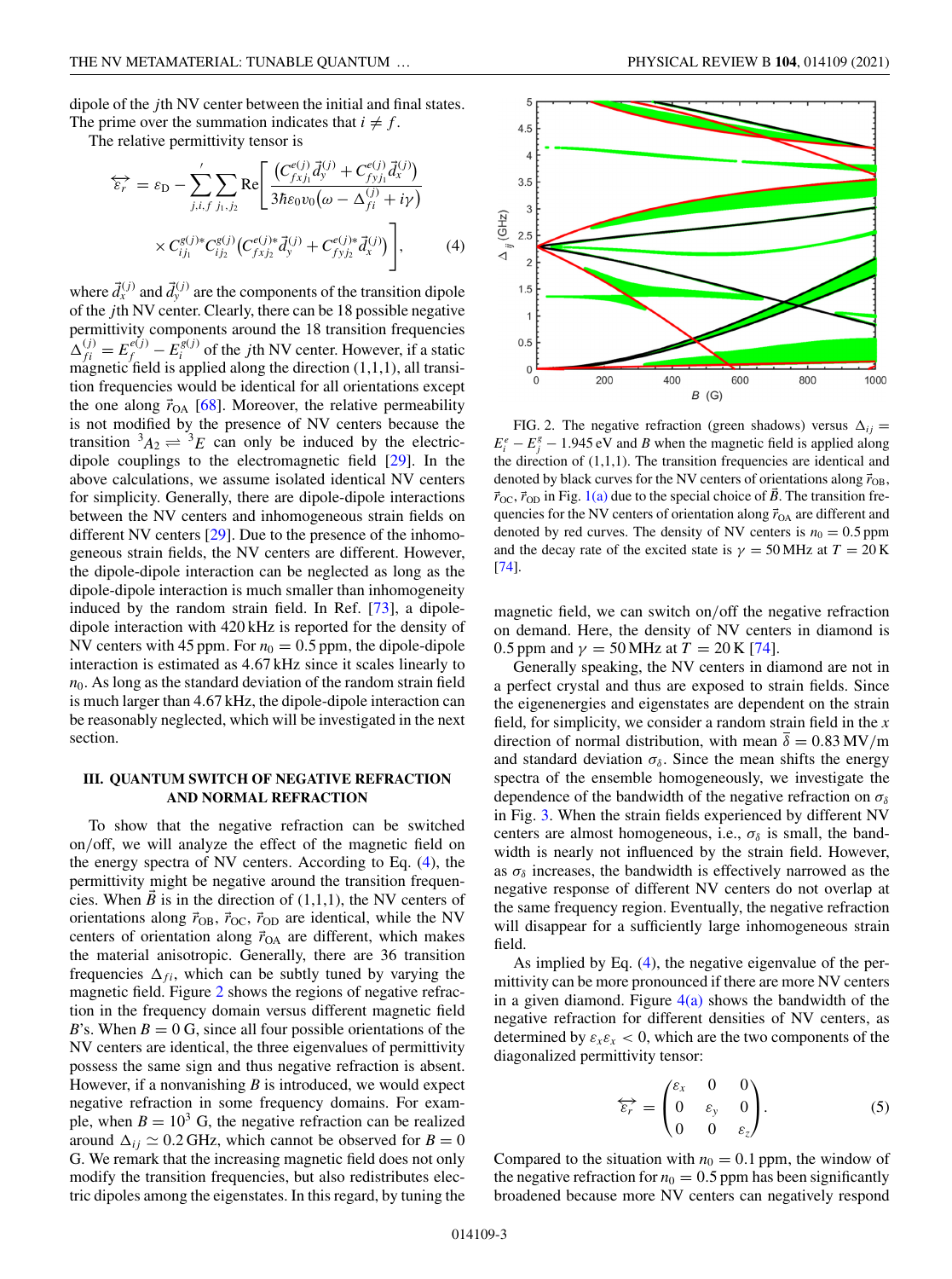<span id="page-3-0"></span>

FIG. 3. The bandwidth of the negative refraction  $\beta$  vs  $\sigma_{\delta}$  for  $\delta = 1$  MV/m,  $n_0 = 0.5$  ppm,  $B = 800$  G, and  $T = 20$  K. Here, we assume the ensemble of NV centers are exposed to random strain fields of normal distribution with mean  $\bar{\delta}$  and standard deviation  $\sigma_{\delta}$ .

to the applied electromagnetic field. With this increased density, the negative dip at  $\Delta \omega = 0.2$  GHz can be more profound for  $B = 800$  G. However, the bandwidth will converge as the density increases. Note that in the numerical simulations we have not used the local-field correction [\[70,71\]](#page-9-0), since it will not substantially change the center and bandwidth of the negative refraction domain but modify the magnitude of the permittivity  $[10,78,79]$  $[10,78,79]$ , as also proven in Appendix [C.](#page-6-0) Therefore, we have demonstrated the negative refraction in diamond with NV centers.

### **IV. NEGATIVE REFRACTION**

In Ref. [\[1\]](#page-7-0), it has been shown that for a double-negative metamaterial there can be negative refraction. However, in the NV centers of diamond, because the electric permittivity tensor possesses two different components, it is natural to ask whether negative refraction can exist. Below, we will



FIG. 4. The dependence of negative refraction on the density of NV centers  $n_0$ . (a) The product of two components of permittivity tensor  $\varepsilon_x \varepsilon_z$  vs detuning  $\Delta \omega = \omega - \Delta_{fi}$ ; (b) The bandwidth B vs  $n_0$ . The intensity of magnetic field is  $B = 800$  G. Other parameters are  $d_x = d_y = 11 \text{ D } [75]$  $d_x = d_y = 11 \text{ D } [75]$ ,  $\gamma = 50 \text{ MHz}$  at  $T = 20 \text{ K } [74]$  $T = 20 \text{ K } [74]$ ,  $\varepsilon_D = 5.7$  [\[76\]](#page-9-0), and  $\mu_{\rm D} = 1 - 2.1 \times 10^{-5}$  [\[77\]](#page-9-0).

demonstrate that negative refraction can indeed occur for a TM incident mode, cf. Fig. [1\(b\).](#page-1-0)

According to Maxwell's equations [\[70,71\]](#page-9-0),  $\nabla \times \vec{E} =$  $-\frac{\partial}{\partial t}\mu_D \vec{H}$ ,  $\nabla \times \vec{H} = \frac{\partial}{\partial t} \vec{\epsilon} \vec{\epsilon} \vec{E}$ , where both the current density and the charge density vanish,  $\overleftrightarrow{\varepsilon} = \varepsilon_0 \overleftrightarrow{\varepsilon_r}$  is the permittivity of diamond with NV centers, and  $\mu_D$  is the permeability of pure diamond.

Assuming that the transmitted electric and magnetic fields are, respectively,  $\vec{E}_t(\vec{r}, t) = (E_{tx}\hat{e}_x + E_{tz}\hat{e}_z) \exp[i(\vec{k}_t - \hat{e}_z)]$  $(\vec{r} - \omega t)$ ],  $\vec{H}_t(\vec{r}, t) = H_{t}e^{\hat{\phi}}$ ,  $\exp[i(\vec{k}_t \cdot \vec{r} - \omega t)]$ , we have

$$
(\nabla \times \nabla \times \overleftrightarrow{I} - \mu_0 \omega^2 \overleftrightarrow{\varepsilon}) \vec{E}_t = 0, \tag{6}
$$

where  $\overrightarrow{I}$  is the identity dyadic. For nontrivial solutions, the dispersion relation for the extraordinary mode reads

$$
\varepsilon_{x}k_{tx}^{2} + \varepsilon_{z}k_{tz}^{2} = \mu_{0}\omega^{2}\varepsilon_{x}\varepsilon_{z},\tag{7}
$$

assuming  $k_y = 0$ . Such a dispersion relation for the extraordinary mode is hyperbolic or indefinite because  $\varepsilon_x \varepsilon_z < 0$ .

According to the boundary condition [\[70\]](#page-9-0), the tangential components of the wave vector across the interface should be equal, i.e.,  $k_{tz} = k_{iz} > 0$ ,  $k_{tx} = k_{ix}$ . By inserting Eq. (7) into Eq. (6), we obtain the relation between  $E_{tx}$  and  $E_{tz}$  as  $\varepsilon_x k_{tx} E_{tx} + \varepsilon_z k_{tz} E_{tz} = 0$ . By Maxwell equations, we have

$$
\vec{H} = -\frac{\omega \varepsilon_z E_{tz}}{k_{tx}} \hat{e}_y \exp[i(\vec{k}_t \cdot \vec{r} - \omega t)]. \tag{8}
$$

The time-averaged Poynting vector reads [\[70\]](#page-9-0)  $\vec{S}_t = \frac{1}{2} \text{Re}(\vec{E}_t \times \vec{E}_t)$  $\vec{H}_t^*$ ), with the components being  $S_{tx} = \frac{\omega \varepsilon_z}{2k_{tx}} E_{tz}^2$ ,  $S_{tz} = \frac{\varepsilon_x \omega E_{tx}^2}{2k_{tz}}$ 0, because  $\varepsilon_x < 0$  and  $\omega$ ,  $k_{tz} > 0$ . In order to transmit energy from the interface into the medium,  $S_{tx}$  should be negative and thus  $k_{tx}$  < 0 as  $\omega$ ,  $\varepsilon_z$  > 0. Together with Eq. (7), we have

$$
k_{tx} = -k_i \sqrt{\frac{\varepsilon_z}{\varepsilon_0} \left( 1 - \frac{\varepsilon_0}{\varepsilon_x} \sin^2 \theta \right)},
$$
(9)

where  $k_i^2 = \mu_0 \varepsilon_0 \omega^2$ . Because  $S_{tx}$ ,  $S_{tz} < 0$ , we have proven that for a uniaxial crystal with hyperbolic dispersion, the negative refraction exists for a TM incident field.

### **V. EXPERIMENTAL FEASIBILITY**

To analyze experiment feasibility by simple calculation, we consider that all NV centers are aligned in the same direction, which is within the state-of-art technology [\[80\]](#page-9-0). We further assume no strain field is considered to obtain an analytic result. For zero magnetic field, the Hamiltonians of the electronic ground and excited states are further simplified as  $H_{gs} = D_{gs} \sum_{m_z=\pm 1} |\Phi_{A_2;1,m_z}^c\rangle \langle \Phi_{A_2;1,m_z}^c|$  and  $H_{es} \simeq$  $\sum_{\alpha=x,y}\sum_{m_z=\pm 1}D_{\text{es}}^{\parallel}|\Phi_{E,\alpha;1,m_z}^c\rangle\langle \Phi_{E,\alpha;1,m_z}^c|, \text{ cf. Appendix A,}$  $\sum_{\alpha=x,y}\sum_{m_z=\pm 1}D_{\text{es}}^{\parallel}|\Phi_{E,\alpha;1,m_z}^c\rangle\langle \Phi_{E,\alpha;1,m_z}^c|, \text{ cf. Appendix A,}$  $\sum_{\alpha=x,y}\sum_{m_z=\pm 1}D_{\text{es}}^{\parallel}|\Phi_{E,\alpha;1,m_z}^c\rangle\langle \Phi_{E,\alpha;1,m_z}^c|, \text{ cf. Appendix A,}$ where we have omitted the strain-related coupling.

For simplicity, the orientations of all NV centers are assumed to be along the *z* axis. Thus, all matrix elements of the transition electric dipole are equal to  $\vec{d}_{if} = \langle \Phi_{A_2;1,m_z}^c | \vec{d} | \Phi_{E,\alpha;1,m_z}^c \rangle = 11(\hat{e}_x + \hat{e}_y) \text{D}$  [\[75\]](#page-9-0). Initially, the NV centers are in the thermal state  $\rho(0) =$ <br> $\frac{1}{2} \sum \rho_0 e^{i \pi/2}$  | Therefore  $\frac{1}{3} \sum_{m_z} |\Phi_{A_2;S,m_s}^c\rangle \langle \Phi_{A_2;S,m_s}^c|$ . Therefore,

$$
\vec{P} = -2\zeta \gamma \varepsilon_0 \text{Re} \left[ \frac{(\hat{e}_x \hat{e}_x + \hat{e}_y \hat{e}_y + \hat{e}_x \hat{e}_y + \hat{e}_y \hat{e}_x) \vec{E}}{\omega - \Delta_{fi} + i\gamma} \right], \quad (10)
$$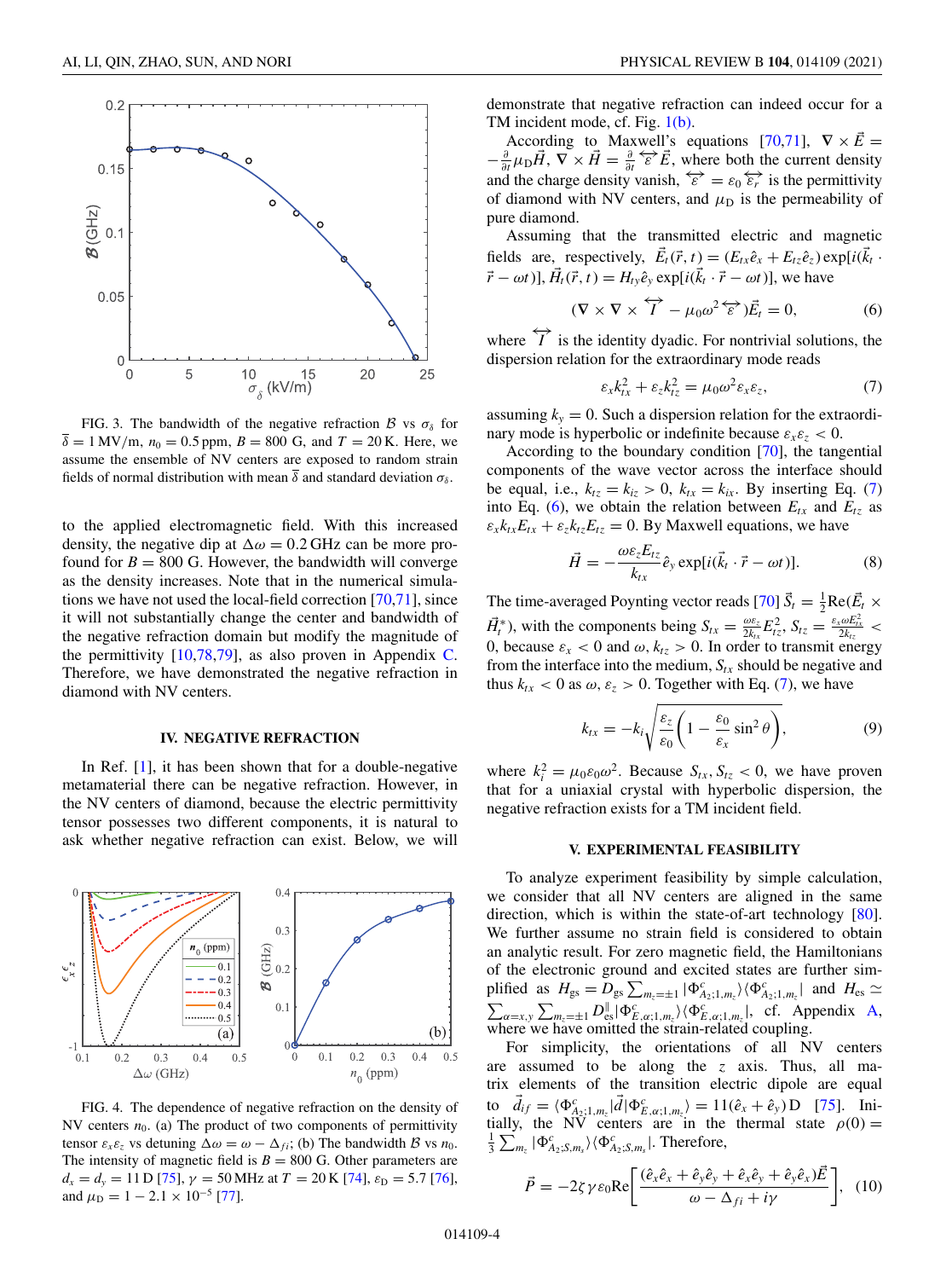<span id="page-4-0"></span>where  $\zeta = \frac{242n_0 D^2}{9\hbar \gamma \varepsilon_0}$ . The three principal components of the relative permittivity are, respectively,

$$
\varepsilon_r^{(1)} = \varepsilon_{\rm D} - \frac{2\zeta\gamma(\omega - \Delta_{fi})}{(\omega - \Delta_{fi})^2 + \gamma^2},\tag{11}
$$

 $\varepsilon_r^{(2)} = \varepsilon_r^{(3)} = \varepsilon_{\text{D}}$ . When the frequency of the incident field is  $\omega = \Delta_{fi} + \gamma$ , one principal component can be negative if  $n_0 > n_0^c = 1.77 \times 10^{21} \text{ m}^{-3}$ , while the other principal components remain positive. Because two carbon atoms occupy a volume  $v = (1.78 \times 10^{-10})^3$  m<sup>-3</sup>, the minimum density of the NV centers to demonstrate negative refraction is

$$
\frac{1}{2}vn_0^c = 5.00 \text{ ppb},\tag{12}
$$

which is feasible in experimental fabrication, e.g., 16 ppm [\[81\]](#page-9-0). In addition, as can be proven, the negative component of permittivity appears in the *z* axis, because of  $\vec{B} \parallel \vec{e}_z$  and the symmetry of four possible orientations of the NV centers.

In the above calculation, to analytically obtain the minimum density of NV centers for negative refraction, we assume a simple model in which all NV centers are aligned in the same direction and the strain field is absent. However, in a practical sample, NV centers are possible in all four directions and the strain fields perceived by individual NV centers are random due to different distances to the surface and defects nearby. By numerical simulations, we can show that in the presence of random strain field with room-mean-square(rms) being about 1.6 MHz  $[82]$ , the negative refraction can be observed as long as the density of NV centers is larger than 141 ppb. Although this is larger than the counterpart obtained by the above simplified model by one order, these two results are qualitatively consistent with each other. Furthermore, the dipole-dipole interaction between adjacent NV centers, about 1.316 kHz for 141 ppb, can be reasonably neglected since it only leads to an energy shift due to the large detuning induced by the random strain field. Therefore, by the analytical and numerical calculations, we show that the negative refraction in diamond with NV centers can be present.

#### **VI. CONCLUSIONS**

In this paper, we proposed an approach to realize hyperbolic metamaterial using diamond with NV centers in the optical frequency regime. Because of the long lifetime of the excited states of the NV centers, this hyperbolic metamaterial manifests an intriguing window for negative refraction. By varying the applied magnetic field to tune the energy spectra of both ground and excited states, the frequency of the negative refraction can be tuned in a wide range. Note that it is difficult to fabricate classical metamaterials working in the optical-frequency domain because the sizes of the elements therein are submicron. The NV metamaterials proposed here solve this problem. Because this NV metamaterial can be used in subwavelength imaging, spontaneous emission enhancement, heat transport and acoustics, analog cosmology, and lifetime engineering, our proposal bridges the gap between NV centers and metamaterials.

## **ACKNOWLEDGMENTS**

We thank Zhou Li and K. Y. Bliokh for stimulating discussions. This work was supported by NTT Research, Army Research Office (ARO) (Grant No. W911NF-18-1-0358), Japan Science and Technology Agency (JST) (via the CREST Grant No. JPMJCR1676), Japan Society for the Promotion of Science (JSPS) (via the KAKENHI Grant No. JP20H00134 and the JSPS-RFBR Grant No. JPJSBP120194828), the Asian Office of Aerospace Research and Development (AOARD) (via Grant No. FA2386-20-1-4069), and the Foundational Questions Institute Fund (FQXi) via Grant No. FQXi-IAF19- 06. Q.A. was partially supported by NSFC under Grants No. 11674033, No. 11505007, No. 11474026, and Beijing Natural Science Foundation under Grant No. 1202017.

# **APPENDIX A: SELECTION RULES OF OPTICAL TRANSITIONS**

According to Ref. [\[83\]](#page-9-0), there are four outer electrons distributed in the  $a_1$ ,  $e_x$ , and  $e_y$  levels, i.e.,  $a_1^2 e^2$ . On account of the spin degree of freedom, the electronic ground states can be written in the second quantization form, i.e.,  $|a_1\bar{a}_1e_x\bar{e}_xe_y\bar{e}_y\rangle$ with an overbar denoting spin-down, as

$$
\begin{aligned} \left| \Phi_{A_2;1,0}^c \right\rangle &= \frac{1}{\sqrt{2}} (\left| 111001 \right\rangle + \left| 110110 \right\rangle), \\ \left| \Phi_{A_2;1,1}^c \right\rangle &= \left| 111010 \right\rangle, \\ \left| \Phi_{A_2;1,-1}^c \right\rangle &= \left| 110101 \right\rangle, \end{aligned} \tag{A1}
$$

where the superscript  $c$  means configuration, the subscripts are ordered as  $j, k; S, m_s$  with  $j$  being the irreducible representation, *k* being the row of irreducible representation, *S* being the total spin and *ms* being the spin projection along the symmetry axis of the NV center. The six first excited states, i.e.,  $a_1e^3$ , are, respectively,

$$
\begin{aligned}\n\left|\Phi_{E,x;1,0}^c\right\rangle &= \frac{1}{\sqrt{2}}(|100111\rangle + |011011\rangle), \\
\left|\Phi_{E,y;1,0}^c\right\rangle &= \frac{1}{\sqrt{2}}(|101101\rangle + |011110\rangle), \\
\left|\Phi_{E,x;1,1}^c\right\rangle &= |101011\rangle, \\
\left|\Phi_{E,y;1,1}^c\right\rangle &= |101110\rangle, \\
\left|\Phi_{E,x;1,-1}^c\right\rangle &= |010111\rangle, \\
\left|\Phi_{E,x;1,-1}^c\right\rangle &= |011101\rangle.\n\end{aligned} \tag{A2}
$$

By comparing Eqs.  $(A1)$  and  $(A2)$ , we notice that there is one electron transiting from *a*<sup>1</sup> orbital to *e* orbital. In the absence of spin-orbital coupling, on account of conservation of spin and total angular momentum  $[84]$ , the transitions, i.e.,  $|\Phi_{A_2;1,m_s}^c\rangle \rightleftharpoons |\Phi_{E,\alpha;1,m_s}^c\rangle$  with  $m_s = 0, \pm 1$  and  $\alpha = x, y$ , are allowed by the electric-dipole coupling. The nonzero transition matrix elements of the position vector  $\vec{r} = x\hat{e}_x + y\hat{e}_y + z\hat{e}_z$ with  $\hat{e}_i$  unit vector along direction  $i = x, y, z$  are listed as [\[69\]](#page-8-0)

$$
\langle a_1 | x | e_x \rangle \neq 0,
$$
  
\n
$$
\langle a_1 | y | e_y \rangle \neq 0,
$$
  
\n
$$
\langle e_y | x | e_y \rangle = \langle e_x | y | e_y \rangle = -\langle e_x | x | e_x \rangle \neq 0.
$$
  
\n(A3)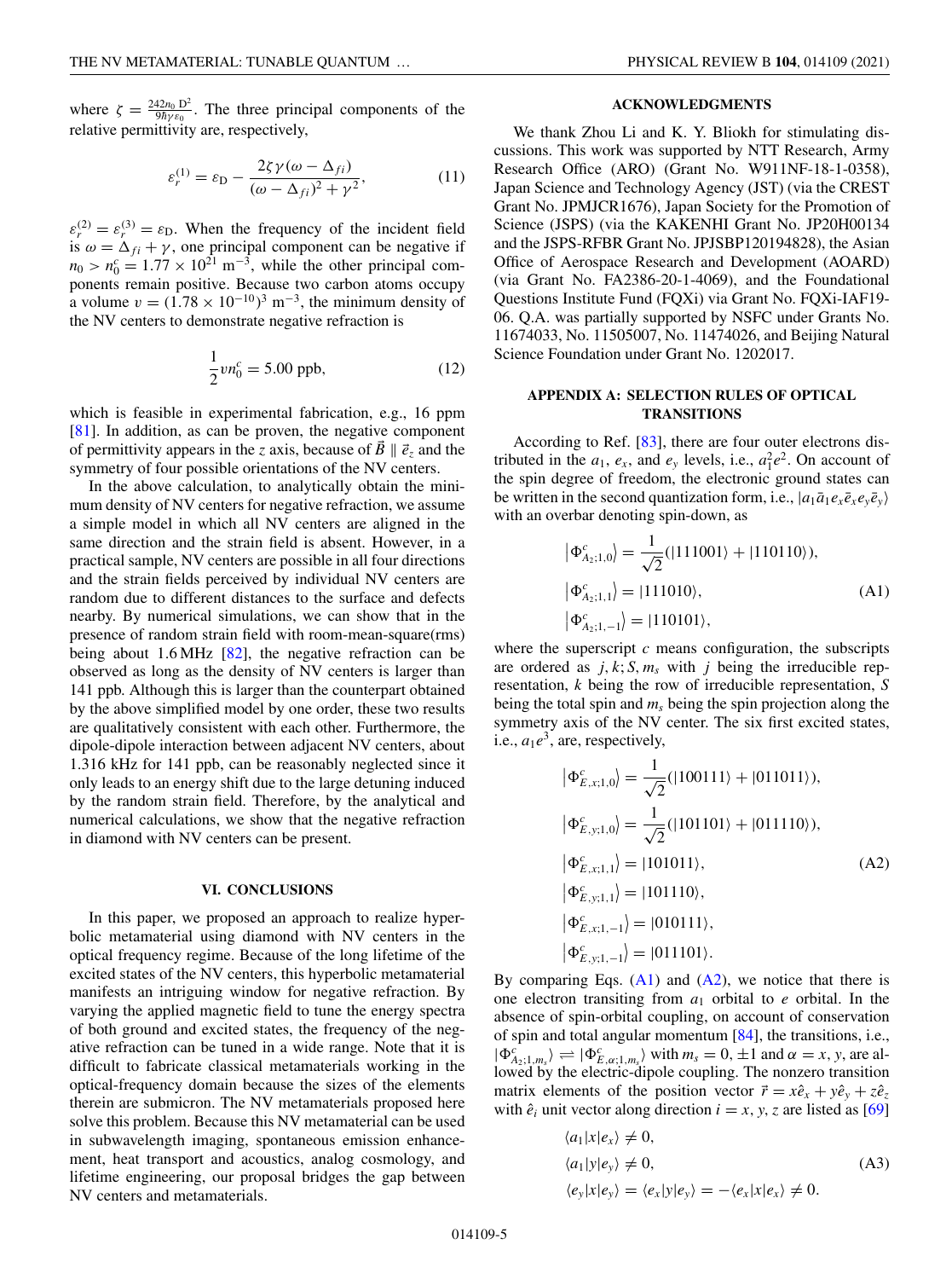<span id="page-5-0"></span>Therefore, the selection rules for optical transitions are

$$
\left| \Phi_{A_2;S,m_s}^c \right| \stackrel{\alpha'}{\rightleftharpoons} \left| \Phi_{E,\alpha;S,m_s}^c \right\rangle, \tag{A4}
$$

where  $\alpha$ ,  $\alpha' = x$ , *y* with  $\alpha' \neq \alpha$  indicates the polarization of the electric field.

As shown in Fig.  $1(a)$ , there are four possible symmetry axes for the NV centers in diamond, i.e.,<br> $\vec{r}_{OA} = (-1, -1, -1)/\sqrt{3}$ ,  $\vec{r}_{OB} = (1, 1, -1)/\sqrt{3}$ ,  $\vec{r}_{OC} =$ symmetry axes for the NV centers in d<br>  $\vec{r}_{OA} = (-1, -1, -1)/\sqrt{3}$ ,  $\vec{r}_{OB} = (1, 1, -1)/\sqrt{3}$  $\vec{r}_{\rm OC} =$  $r_{OA} = (-1, -1, -1)/\sqrt{3}$ ,  $r_{OB} = (1, 1, -1)/\sqrt{3}$ ,  $r_{OC} = (1, -1, 1)/\sqrt{3}$ , and  $\vec{r}_{OD} = (-1, 1, 1)/\sqrt{3}$ . Here,  $\vec{r}_{OA}$ can be obtained by rotating the *z* axis around the axis can be obtained by rotating the *z* axis around the axis  $\vec{n}_{OA} = (-1, 1, 0)/\sqrt{2}$  by an angle  $\theta_{OA} = -(180° - \alpha/2)$ , i.e.,

$$
\vec{r}_{OA} = R(\vec{n}_{OA}, \theta_{OA})\hat{e}_z = R(\vec{n}_{OA}, \theta_{OA})(0, 0, 1)^T, \quad (A5)
$$

where the rotation matrix around  $\vec{n} = (n_x, n_y, n_z)$  by an angle  $\theta$  is [\[85\]](#page-9-0)

$$
R(\vec{n}, \theta) = \begin{pmatrix} R_{11} & R_{12} & R_{13} \\ R_{21} & R_{22} & R_{23} \\ R_{31} & R_{32} & R_{33} \end{pmatrix},
$$
 (A6)

with

$$
R_{11} = \cos \theta + n_x^2 (1 - \cos \theta),
$$
  
\n
$$
R_{12} = n_x n_y (1 - \cos \theta) - n_z \sin \theta,
$$
  
\n
$$
R_{13} = n_x n_z (1 - \cos \theta) + n_y \sin \theta,
$$
  
\n
$$
R_{21} = n_x n_y (1 - \cos \theta) + n_z \sin \theta,
$$
  
\n
$$
R_{22} = \cos \theta + n_y^2 (1 - \cos \theta),
$$
  
\n
$$
R_{23} = n_y n_z (1 - \cos \theta) - n_x \sin \theta,
$$
  
\n
$$
R_{31} = n_x n_z (1 - \cos \theta) - n_y \sin \theta,
$$
  
\n
$$
R_{32} = n_y n_z (1 - \cos \theta) + n_x \sin \theta,
$$

$$
R_{33} = \cos\theta + n_z^2(1 - \cos\theta).
$$

And  $\vec{r}_{OB}$  can be obtained by rotating the *z* axis around the And  $r_{OB}$  can be obtained by rotating the z axis  $\vec{n}_{OA} = (-1, 1, 0)/\sqrt{2}$  by an angle  $-\theta_{OA}$ , i.e.,

$$
\vec{r}_{\rm OB} = R(\vec{n}_{\rm OA}, -\theta_{\rm OA})\hat{e}_z.
$$
 (A8)

 $\vec{r}_{\text{OC}}$  can be obtained by rotating the *z* axis around the axis  $r_{\text{OC}}$  can be obtained by rotating the *z* axis are  $\vec{n}_{\text{OC}} = (1, 1, 0) / \sqrt{2}$  by an angle  $\theta_{\text{OC}} = \alpha/2$ , i.e.,

$$
\vec{r}_{\rm OC} = R(\vec{n}_{\rm OC}, \theta_{\rm OC}) \hat{e}_z.
$$
 (A9)

 $\vec{r}_{OD}$  can be obtained by rotating the *z*-axis around the axis  $r_{\text{OD}}$  can be obtained by rotating the *z*-axis  $\vec{n}_{\text{OC}} = (1, 1, 0) / \sqrt{2}$  by an angle  $-\theta_{\text{OC}}$ , i.e.,

$$
\vec{r}_{\text{OD}} = R(\vec{n}_{\text{OC}}, -\theta_{\text{OC}})\hat{e}_z. \tag{A10}
$$

### **APPENDIX B: LINEAR-RESPONSE THEORY**

To simulate the electromagnetic response of the diamond with NV centers in the presence of applied fields, we can employ the linear-response theory [\[72\]](#page-9-0) to calculate the electric permittivity. When there is an electric field applied, the NV center is polarized as

$$
\langle \vec{d} \rangle = \int \frac{d\omega}{2\pi} S(\omega) \vec{E}(\omega) e^{-i\omega t}, \tag{B1}
$$

where the Fourier transform of the time-dependent electric field  $\vec{E}(t) = \vec{E}_0 \cos \Omega t$  with amplitude  $\vec{E}_0$  and frequency  $\Omega$ is

$$
\vec{E}(\omega) = \int_{-\infty}^{\infty} dt \; \vec{E}(t)e^{i\omega t},
$$
 (B2)

$$
S(\omega) = -J(\omega) - J^*(-\omega).
$$
 (B3)

Here,  $J(\omega)$  is the Fourier transform of the dipole-dipole correlation function, i.e.,

$$
J(\omega) = -i \int_0^{\infty} dt \operatorname{Tr}[\vec{d}(t)\vec{d}\rho(0)]e^{i\omega t}, \tag{B4}
$$

where the initial state of the NV center is

$$
\rho(0) = \sum_{i} \rho_i |i\rangle\langle i|,\tag{B5}
$$

with  $\sum_i \rho_i = 1$ .

The electric dipole in the Heisenberg picture is

$$
\vec{d}(t) = \exp(iH^{\dagger}t/\hbar)\vec{d}\exp(-iHt/\hbar),
$$
 (B6)

where the total Hamiltonian including the manifold of the electronic ground and excited states is

$$
H = H_{\rm es} \otimes |e\rangle\langle e| + H_{\rm gs} \otimes |g\rangle\langle g|, \tag{B7}
$$

with  $|g\rangle$  ( $|e\rangle$ ) being the electronic ground (excited) state. Because the Fourier transform of the electric field can be rewritten as

$$
\vec{E}(\omega) = \pi \vec{E}_0[\delta(\omega + \Omega) + \delta(\omega - \Omega)], \tag{B8}
$$

the electric dipole of the NV center in the applied electric field is

$$
\langle \vec{d} \rangle = -\vec{E}_0 \text{Re}\{ [J(\Omega) + J^*(-\Omega)]e^{-i\Omega t} \},\tag{B9}
$$

where

$$
J(\omega) = \sum_{i,f}' \frac{\rho_i \vec{d}_{if} \vec{d}_{fi}}{\omega - \Delta_{fi} + i\gamma}.
$$
 (B10)

Using the non-Hermitian Hamiltonian in Appendix [D,](#page-6-0)

$$
H_i = \langle i|H|i\rangle = E_i - \frac{i}{2}\gamma, \tag{B11}
$$

with  $-i\gamma/2$  being phenomenologically introduced for the damping and dephasing of the excited state. Here,  $\Delta_{fi}$  =  $(E_f - E_i)/\hbar$  is the transition frequency between the initial state  $|i\rangle$  and the final state  $|f\rangle$ . Therefore, the induced electric dipole can be rewritten as

$$
\langle \vec{d} \rangle = -\vec{E}_0 \text{Re} \sum_{i,f} \rho_i \left( \frac{\vec{d}_{if} \vec{d}_{fi} e^{-i\omega t}}{\omega - \Delta_{fi} + i\gamma} - \frac{\vec{d}_{if} \vec{d}_{fi} e^{-i\omega t}}{\omega + \Delta_{fi} + i\gamma} \right).
$$
\n(B12)

Under the rotating-wave approximation [\[86\]](#page-9-0), the second term of the above equation should be neglected, i.e.,

$$
\langle \vec{d} \rangle \approx -\vec{E}_0 \text{ Re} \sum_{i,f} \left( \frac{\rho_i \vec{d}_{if} \vec{d}_{fi}}{\omega - \Delta_{fi} + i\gamma} e^{-i\omega t} \right). \tag{B13}
$$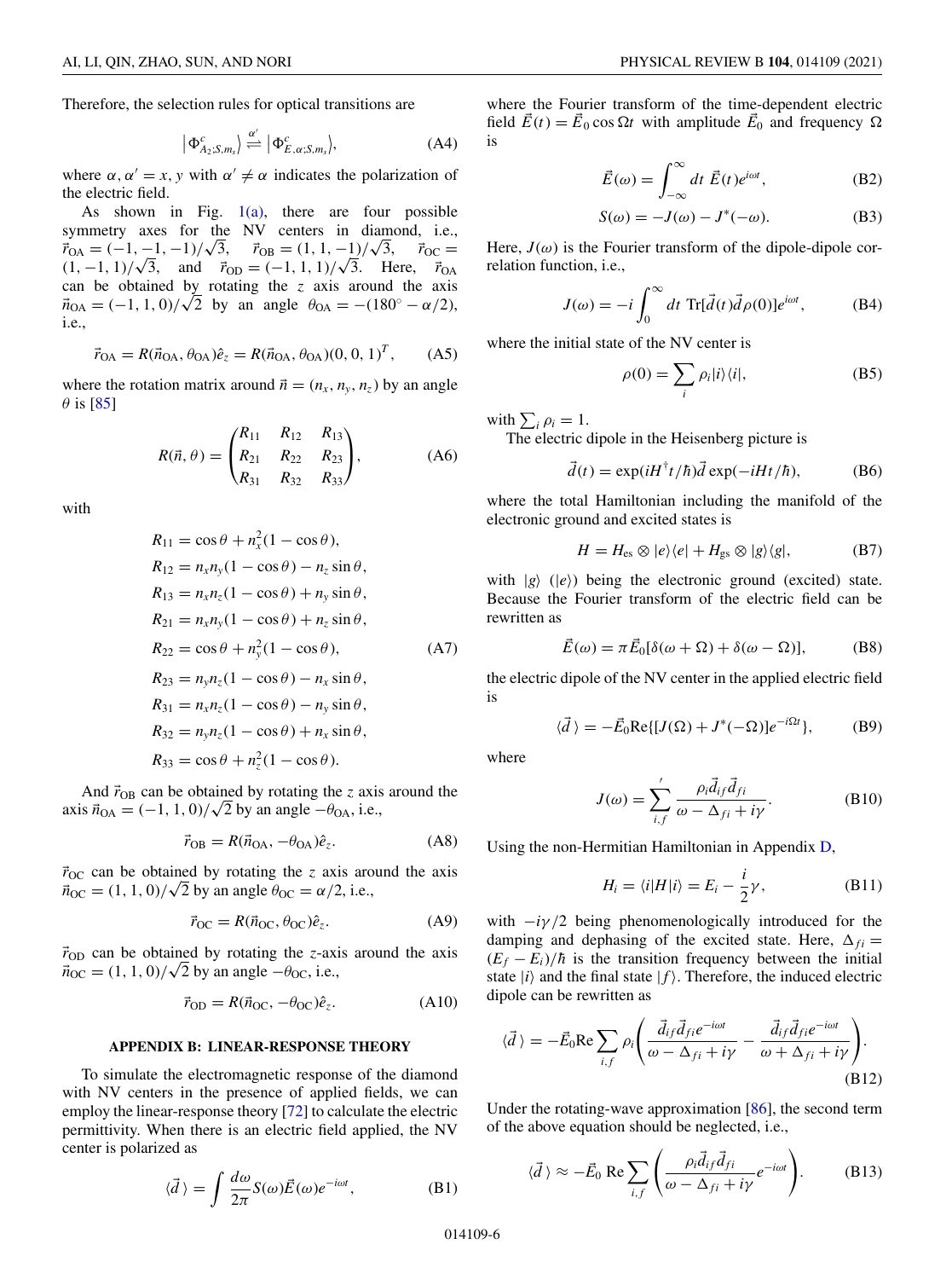<span id="page-6-0"></span>Assuming that all NV centers are identical, the polarization density reads

$$
\vec{P} = \frac{n_0}{\hbar} \langle \vec{d} \rangle, \tag{B14}
$$

where  $n_0$  is the density of the NV centers in diamond.

### **APPENDIX C: LORENTZ LOCAL-FIELD THEORY**

According to Ref. [\[70\]](#page-9-0), in closely packed molecules, the polarization of neighboring molecules gives rise to an internal field  $\vec{E}_i$  at any molecule, in addition to the external field  $\vec{E}$ . The internal field is

$$
\vec{E}_i = \vec{E}_{\text{near}} - \vec{E}_{\text{mean}},\tag{C1}
$$

where  $\vec{E}_{\text{near}}$  is the actual contribution from the molecules close to the given molecule, and  $\vec{E}_{\text{mean}}$  is the contribution from those molecules treated in an average continuum. As proven in Ref. [\[70\]](#page-9-0), in any crystal structure,  $\vec{E}_{\text{near}} = 0$  due to symmetry, and thus  $\vec{E}_i = -\vec{E}_{\text{mean}}$ .

By dipole approximation and assuming no net charge in volume  $V$ , the mean-field contribution is [\[70\]](#page-9-0)

$$
\vec{E}_{\text{mean}} = -(\varepsilon_{\text{D}} - 1)\vec{E} - \frac{1}{3V\varepsilon_0} \sum_{l} \vec{d}_l, \tag{C2}
$$

where  $\varepsilon_D = 5.7$  is relative permittivity of diamond [\[76\]](#page-9-0) and the second term is summed over all induced molecular electric dipole moments  $\vec{d}_l$  within the volume. Under the weak field approximation, the induced dipole moment is

$$
\vec{p}_l = \varepsilon_0 \gamma_{\text{mol}} (\vec{E} + \vec{E}_i), \tag{C3}
$$

where  $\gamma_{\text{mol}}$  is generally a second-order tensor. Since  $\vec{E}_i = (\varepsilon_{\text{D}} - 1)\vec{E} + \vec{P}/(3\varepsilon_0)$  [\[70,87\]](#page-9-0), the polarization  $\vec{P} \equiv$  $\sum_{l} \vec{d}_l/V = n_0 \vec{d}_l$  reads

$$
\vec{P} = n_0 \varepsilon_0 \gamma_{\text{mol}} (\vec{E} + \vec{E}_i) = n_0 \varepsilon_0 \gamma_{\text{mol}} \left( \varepsilon_{\text{D}} \vec{E} + \frac{\vec{P}}{3 \varepsilon_0} \right). \tag{C4}
$$

Furthermore, using  $\vec{P} = \varepsilon_0 \chi_e \vec{E}$  [\[70,87\]](#page-9-0), we have

$$
\varepsilon_0 \chi_e \vec{E} = n_0 \varepsilon_0 \gamma_{\text{mol}} \bigg( \varepsilon_{\text{D}} + \frac{\chi_e}{3} \bigg) \vec{E}, \tag{C5}
$$

leading to

$$
\chi_e = \frac{n_0 \gamma_{\text{mol}} \varepsilon_{\text{D}}}{1 - \frac{1}{3} n_0 \gamma_{\text{mol}}}.
$$
 (C6)

In diamond with NV centers aligned in the same direction,  $\gamma_{\text{mol}}$  is of the form

$$
\gamma_{\text{mol}} = \begin{pmatrix} \eta(\omega)/n_0 & 0 & 0 \\ 0 & 0 & 0 \\ 0 & 0 & 0 \end{pmatrix}, \tag{C7}
$$

where  $\eta(\omega)$  is the second part of Eq. [\(4\)](#page-2-0). Therefore, the electric susceptibility is

$$
\chi_e = \begin{pmatrix} \frac{3\varepsilon_D \eta}{3-\eta} & 0 & 0\\ 0 & 0 & 0\\ 0 & 0 & 0 \end{pmatrix}
$$
 (C8)

and the relative permittivity is

$$
\overleftrightarrow{\varepsilon_r} = \begin{pmatrix} \varepsilon_D (1 + \frac{3\eta}{3 - \eta}) & 0 & 0\\ 0 & \varepsilon_D & 0\\ 0 & 0 & \varepsilon_D \end{pmatrix} . \tag{C9}
$$

The frequency domain of the negative refraction is determined by the two solutions to the equation,

$$
\frac{3}{2} + \eta = 0,\t(C10)
$$

which is not qualitatively different from the equation for the case without the local-field correction

$$
\varepsilon_{\rm D} + \eta = 0. \tag{C11}
$$

As a result, both the center and bandwidth of the negative refraction in the frequency domain are not substantially modified by the Lorentz local-field correction. This is consistent with the numerical results in Refs.  $[10,78,79]$  $[10,78,79]$ .

## **APPENDIX D: NON-HERMITIAN HAMILTONIAN APPROACH**

The dynamics of the open quantum system can be described by the Lindblad-form quantum master equation [\[88\]](#page-9-0)

$$
\frac{d\rho}{dt} = -i[H, \rho] + \frac{\gamma}{2} \sum_{j} (2A_j \rho A_j^{\dagger} - A_j^{\dagger} A_j \rho - \rho A_j^{\dagger} A_j),
$$
\n(D1)

where  $A_i$ 's are the excited states projection operators and  $\gamma$ is the rate of damping and dephasing of the excited states. Equation  $(D1)$  can be rewritten as

$$
\frac{d\rho}{dt} = -i(H_{\text{cond}}\rho - \rho H_{\text{cond}}^{\dagger}) + \gamma \sum_{j} A_{j}\rho A_{j}^{\dagger},
$$
 (D2)

with

$$
H_{\text{cond}} = H - i\frac{\gamma}{2} \sum_{j} A_{j}^{\dagger} A_{j}.
$$
 (D3)

When the typical process of *H* is much faster than the decoherence process, i.e., the smallest energy gap of *H* is far greater than  $\gamma$ , the last term of Eq. (D2) can be ignored and thus

$$
\frac{d\rho}{dt} = -i\big(H_{\text{cond}}\rho - \rho H_{\text{cond}}^{\dagger}\big). \tag{D4}
$$

In other words, the decoherence effects could be accounted for by solving the Schrödinger equation with a non-Hermitian Hamiltonian Eq.  $(D3)$  instead of solving the quantum master equation. This technique has been widely used in the study of open quantum systems and quantum chemistry, e.g., avian navigation [\[89\]](#page-9-0) and exciton energy transfer in photosynthesis [\[90\]](#page-9-0).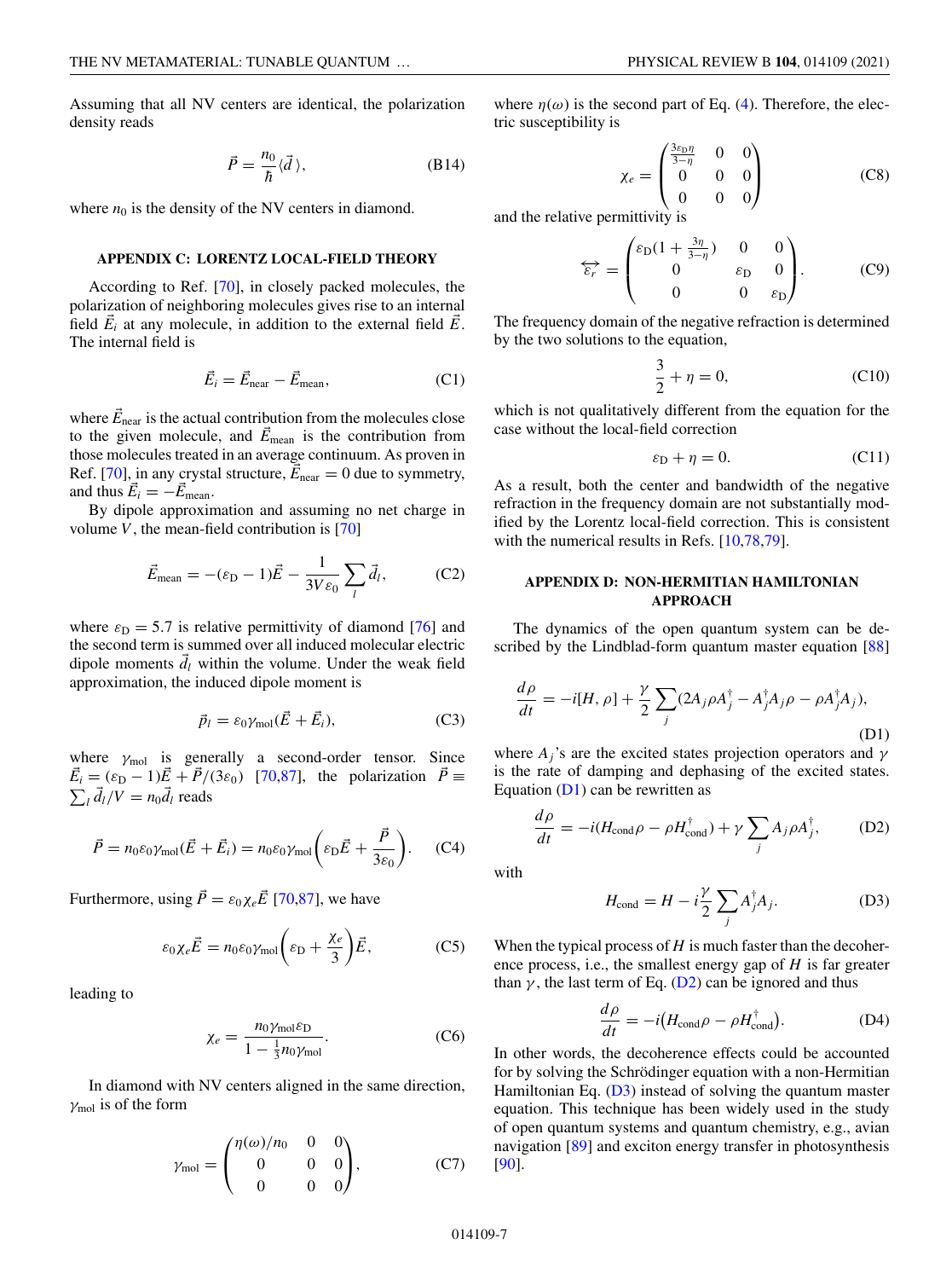- <span id="page-7-0"></span>[1] V. G. Veselago, The electrodynamics of substances with simul[taneously negative values of](https://doi.org/10.1070/PU1968v010n04ABEH003699)  $\varepsilon$  and  $\mu$ , Sov. Phys. Usp. 10, 509 (1968).
- [2] [J. B. Pendry, Negative Refraction Makes a Perfect Lens,](https://doi.org/10.1103/PhysRevLett.85.3966) *Phys.* Rev. Lett. **85**, 3966 (2000).
- [3] D. R. Smith, W. J. Padilla, D. C. Vier, S. C. Nemat-Nasser, and S. Schultz, Composite Medium with Simultaneously Neg[ative Permeability and Permittivity,](https://doi.org/10.1103/PhysRevLett.84.4184) Phys. Rev. Lett. **84**, 4184 (2000).
- [4] K. Y. Bliokh, Y. P. Bliokh, V. Freilikher, S. Savel'ev, and F. Nori, Colloquium: Unusual resonators: Plasmonics, metamaterials, and random media, [Rev. Mod. Phys.](https://doi.org/10.1103/RevModPhys.80.1201) **80**, 1201 (2008).
- [5] R. K. Zhao, Y. Luo, and J. B. Pendry, Transformation optics applied to van der Waals interactions, Sci. Bull. **61**[, 59 \(2016\).](https://doi.org/10.1007/s11434-015-0958-x)
- [6] Y. Shen and Q. Ai, Optical properties of drug metabolites in latent fingermarks, Sci. Rep. **6**[, 20336 \(2016\).](https://doi.org/10.1038/srep20336)
- [7] Y. P. Bliokh, V. Freilikher, and F. Nori, Ballistic charge transport in graphene and light propagation in periodic dielectric struc[tures with metamaterials: A comparative study,](https://doi.org/10.1103/PhysRevB.87.245134) Phys. Rev. B **87**, 245134 (2013).
- [8] A. V. Kats, S. Savel'ev, V. A. Yampol'skii, and F. Nori, Left-[Handed Interfaces for Electromagnetic Surface Waves,](https://doi.org/10.1103/PhysRevLett.98.073901) Phys. Rev. Lett. **98**, 073901 (2007).
- [9] J. Yao, Z. Liu, Y. Liu, Y. Wang, C. Sun, G. Bartal, A. M. Stacy, and X. Zhang, Optical negative refraction in bulk metamaterials of nanowires, Science **321**[, 930 \(2008\).](https://doi.org/10.1126/science.1157566)
- [10] Y. N. Fang, Y. Shen, Q. Ai, and C. P. Sun, Negative refraction in Möbius molecules, Phys. Rev. A **94**[, 043805 \(2016\).](https://doi.org/10.1103/PhysRevA.94.043805)
- [11] J. X. Zhao, J. J. Cheng, Y. Q. Chu, Y. X. Wang, F. G. Deng, [and Q. Ai, Hyperbolic metamaterial using chiral molecules,](https://doi.org/10.1007/s11433-019-1470-6) Sci. China-Phys. Mech. Astron. **63**, 260311 (2020).
- [12] C. W. Chang, M. Liu, S. Nam, S. Zhang, Y. Liu, G. Bartal, and [X. Zhang, Optical Möbius Symmetry in Metamaterials,](https://doi.org/10.1103/PhysRevLett.105.235501) Phys. Rev. Lett. **105**, 235501 (2010).
- [13] Y. Shen, H. Y. Ko, Q. Ai, S. M. Peng, and B. Y. Jin, Molecular [split-ring resonators based on metal string complexes,](https://doi.org/10.1021/jp410619d) J. Phys. Chem. C **118**, 3766 (2014).
- [14] A. L. Rakhmanov, V. A. Yampol'skii, J. A. Fan, F. Capasso, and F. Nori, Layered superconductors as negative-refractive-index metamaterials, Phys. Rev. B **81**[, 075101 \(2010\).](https://doi.org/10.1103/PhysRevB.81.075101)
- [15] A. Poddubny, I. Iorsh, P. Belov, and Y. Kivshar, Hyperbolic metamaterials, Nat. Photon. **7**[, 948 \(2013\).](https://doi.org/10.1038/nphoton.2013.243)
- [16] [S. Jahani and Z. Jacob, All-dielectric metamaterials,](https://doi.org/10.1038/nnano.2015.304) Nat. Nanotechnol. **11**, 23 (2016).
- [17] D. R. Smith and D. Schurig, Electromagnetic Wave Propagation in Media with Indefinite Permittivity and Permeability Tensors, Phys. Rev. Lett. **90**[, 077405 \(2003\).](https://doi.org/10.1103/PhysRevLett.90.077405)
- [18] P. A. Belov, Backward waves and negative refraction in uniaxial dielectrics with negative dielectric permittivity along the anisotropy axis, [Microw. Opt. Technol. Lett.](https://doi.org/10.1002/mop.10887) **37**, 259 (2003).
- [19] Z. Liu, H. Lee, Y. Xiong, C. Sun, and X. Zhang, Far-field optical [hyperlens magnifying sub-diffraction-limited objects,](https://doi.org/10.1126/science.1137368) Science **315**, 1686 (2007).
- [20] S. Ishii, A. V. Kildishev, E. Narimanov, V. M. Shalaev, and V. P. Drachev, Sub-wavelength interference pattern from volume [plasmon polaritons in a hyperbolic medium,](https://doi.org/10.1002/lpor.201200095) Laser Photonics Rev. **7**, 265 (2013).
- [21] Z. Jacob, I. Smolyaninov, and E. Narimanov, Broadband Purcell [effect: Radiative decay engineering with metamaterials,](https://doi.org/10.1063/1.4710548) Appl. Phys. Lett. **100**, 181105 (2012).
- [22] S. A. Biehs, M. Tschikin, and P. Ben-Abdallah, Hyperbolic Metamaterials as an Analog of a Blackbody in the Near Field, Phys. Rev. Lett. **109**[, 104301 \(2012\).](https://doi.org/10.1103/PhysRevLett.109.104301)
- [23] J. Li, L. Fok, X. Yin, G. Bartal, and X. Zhang, Experimental [demonstration of an acoustic magnifying hyperlens,](https://doi.org/10.1038/nmat2561) Nat. Mater. **8**, 931 (2009).
- [24] I. I. Smolyaninov and E. E. Narimanov, Metric Signature Tran[sitions in Optical Metamaterials,](https://doi.org/10.1103/PhysRevLett.105.067402) Phys. Rev. Lett. **105**, 067402 (2010).
- [25] H. N. S. Krishnamoorthy, Z. Jacob, E. Narimanov, I. Kretzschmar, and V. M. Menon, Topological transitions in metamaterials, Science **336**[, 205 \(2012\).](https://doi.org/10.1126/science.1219171)
- [26] X. Yang, J. Yao, J. Rho, X. Yin, and X. Zhang, Experimental realization of three-dimensional indefinite cavities at the [nanoscale with anomalous scaling laws,](https://doi.org/10.1038/nphoton.2012.124) Nat. Photon. **6**, 450 (2012).
- [27] R. Schirhagl, K. Chang, M. Loretz, and C. L. Degen, Nitrogenvacancy centers in diamond: Nanoscale sensors for physics and biology, [Annu. Rev. Phys. Chem.](https://doi.org/10.1146/annurev-physchem-040513-103659) **65**, 83 (2014).
- [28] Y. Wu, F. Jelezko, M. B. Plenio, and T. Weil, Diamond quantum devices in biology, [Angew. Chem., Int. Ed.](https://doi.org/10.1002/anie.201506556) **55**, 6586 (2016).
- [29] M. W. Doherty, N. B. Manson, P. Delaney, F. Jelezko, J. Wrachtrup, and L. C. L. Hollenberg, The nitrogen-vacancy colour centre in diamond, [Phys. Rep.](https://doi.org/10.1016/j.physrep.2013.02.001) **528**, 1 (2013).
- [30] M. Chen, C. Meng, Q. Zhang, C. Duan, F. Shi, and J. F. Du, Quantum metrology with single spins in diamond under ambient conditions, [Natl. Sci. Rev.](https://doi.org/10.1093/nsr/nwx121) **5**, 346 (2018).
- [31] J. Jeske, D. W. M. Lau, X. Vidal, L. P. McGuinness, P. Reineck, B. C. Johnson, M. W. Doherty, J. C. McCallum, S. Onoda, F. Jelezko, T. Ohshima, T. Volz, J. H. Cole, B. C. Gibson, and A. D. Greentree, Stimulated emission from nitrogen-vacancy centres in diamond, Nat. Commun. **8**[, 14000 \(2017\).](https://doi.org/10.1038/ncomms14000)
- [32] L. Jin, M. Pfender, N. Aslam, P. Neumann, S. Yang, J. Wrachtrup, and R.-B. Liu, Proposal for a room-temperature diamond maser, [Nat. Commun.](https://doi.org/10.1038/ncomms9251) **6**, 8251 (2015).
- [33] M. P. Ledbetter, K. Jensen, R. Fischer, A. Jarmola, and D. Budker, Gyroscopes based on nitrogen-vacancy centers in diamond, Phys. Rev. A **86**[, 052116 \(2012\).](https://doi.org/10.1103/PhysRevA.86.052116)
- [34] B. B. Zhou, A. Baksic, H. Ribeiro, C. G. Yale, F. J. Heremans, P. C. Jerger, A. Auer, G. Burkard, A. A. Clerk, and D. D. Awschalom, Accelerated quantum control using superadiabatic [dynamics in a solid-state lambda system,](https://doi.org/10.1038/nphys3967) Nat. Phys. **13**, 330 (2017).
- [35] X. K. Song, Q. Ai, J. Qiu, and F. G. Deng, Physically feasible three-level transitionless quantum driving with multiple Schrödinger dynamics, Phys. Rev. A **93**[, 052324 \(2016\).](https://doi.org/10.1103/PhysRevA.93.052324)
- [36] F. Dolde, H. Fedder, M. W. Doherty, T. Nobauer, F. Rempp, G. Balasubramanian, T. Wolf, F. Reinhard, L. C. L. Hollenberg, F. Jelezko, and J. Wrachtrup, Electric-field sensing using single diamond spins, Nat. Phys. **7**[, 459 \(2011\).](https://doi.org/10.1038/nphys1969)
- [37] F. Dolde, M. W. Doherty, J. Michl, I. Jakobi, B. Naydenov, S. Pezzagna, J. Meijer, P. Neumann, F. Jelezko, N. B. Manson, and J. Wrachtrup, Nanoscale Detection of a Single Fundamental Charge in Ambient Conditions using the NV<sup>−</sup> Center in Diamond, Phys. Rev. Lett. **112**[, 097603 \(2014\).](https://doi.org/10.1103/PhysRevLett.112.097603)
- [38] J. R. Maze, P. L. Stanwix, J. S. Hodges, S. Hong, J. M. Taylor, P. Cappellaro, L. Jiang, M. V. G. Dutt, E. Togan, A. S. Zibrov, A. Yacoby, R. L. Walsworth, and M. D. Lukin, Nanoscale magnetic [sensing with an individual electronic spin in diamond,](https://doi.org/10.1038/nature07279) Nature (London) **455**, 644 (2008).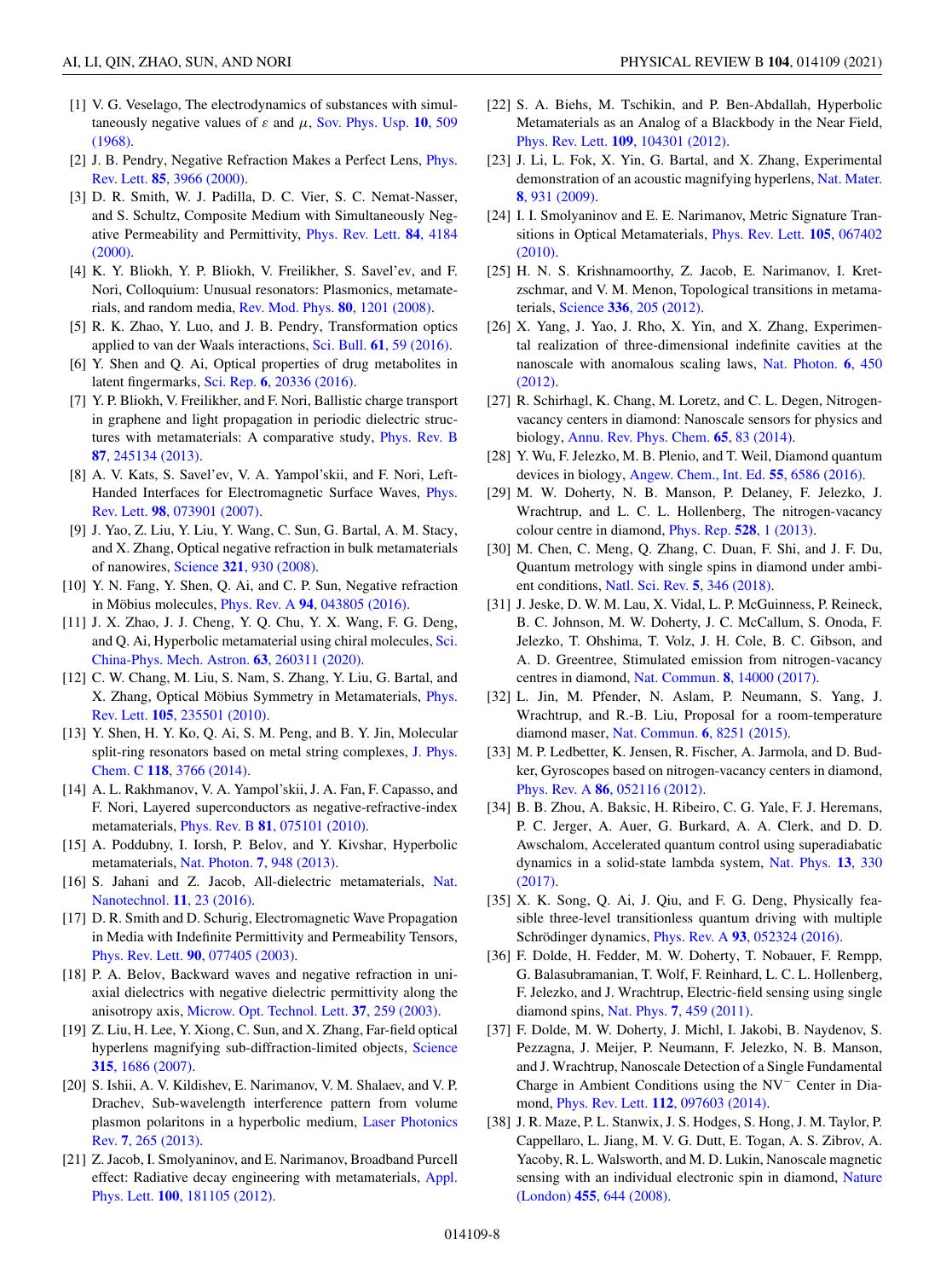- <span id="page-8-0"></span>[39] G. Balasubramanian, I. Y. Chan, R. Kolesov, M. Al-Hmoud, J. Tisler, C. Shin, C. Kim, A. Wojcik, P. R. Hemmer, A. Krueger, T. Hanke, A. Leitenstorfer, R. Bratschitsch, F. Jelezko, and J. Wrachtrup, Nanoscale imaging magnetometry with diamond [spins under ambient conditions,](https://doi.org/10.1038/nature07278) Nature (London) **455**, 648 (2008).
- [40] Y. Liu, F. Kong, F. Z. Shi, and J. F. Du, Detection of radio[frequency field with a single spin in diamond,](https://doi.org/10.1007/s11434-016-1122-y) Sci. Bull. **61**, 1132 (2016).
- [41] L. S. Li, H. H. Li, L. L. Zhou, Z. S. Yang, and Q. Ai, Measurement of weak static magnetic field with nitrogen-vacancy color center, Acta Phys. Sin. **66**[, 230601 \(2017\).](https://doi.org/10.7498/aps.66.230601)
- [42] N. Zhao, J.-L. Hu, S.-W. Ho, T.-K. Wen, and R. B. Liu, Atomic-scale magnetometry of distant nuclear spin clusters via [nitrogen-vacancy spin in diamond,](https://doi.org/10.1038/nnano.2011.22) Nat. Nanotechnol. **6**, 242 (2011).
- [43] Z. S. Yang, Y. X. Wang, M. J. Tao, W. Yang, M. Zhang, Q. Ai, and F. G. Deng, Longitudinal relaxation of a nitrogen-vacancy center in a spin bath by generalized cluster-correlation expansion method, Ann. Phys. **413**[, 168063 \(2020\).](https://doi.org/10.1016/j.aop.2019.168063)
- [44] M. S. Grinolds, S. Hong, P. Maletinsky, L. Luan, M. D. Lukin, R. L. Walsworth, and A. Yacoby, Nanoscale magnetic imaging [of a single electron spin under ambient conditions,](https://doi.org/10.1038/nphys2543) Nat. Phys. **9**, 215 (2013).
- [45] A. Cooper, E. Magesan, H. Yum, and P. Cappellaro, Timeresolved magnetic sensing with electronic spins in diamond, [Nat. Commun.](https://doi.org/10.1038/ncomms4141) **5**, 3141 (2014).
- [46] F. Shi, Q. Zhang, P. Wang, H. Sun, J. Wang, X. Rong, M. Chen, C. Ju, F. Reinhard, H. Chen, J. Wrachtrup, J. Wang, and J. F. Du, Single-protein spin resonance spectroscopy under ambient conditions, Science **347**[, 1135 \(2015\).](https://doi.org/10.1126/science.aaa2253)
- [47] S. J. DeVience, L. M. Pham, I. Lovchinsky, A. O. Sushkov, N. Bar-Gill, C. Belthangady, F. Casola, M. Corbett, H. Zhang, M. Lukin, H. Park, A. Yacoby, and R. L. Walsworth, Nanoscale NMR spectroscopy and imaging of multiple nuclear species, [Nat. Nanotechnol.](https://doi.org/10.1038/nnano.2014.313) **10**, 129 (2015).
- [48] J. M. Boss, K. Chang, J. Armijo, K. Cujia, T. Rosskopf, J. R. Maze, and C. L. Degen, One- and Two-Dimensional Nuclear Magnetic Resonance Spectroscopy with a Diamond Quantum Sensor, Phys. Rev. Lett. **116**[, 197601 \(2016\).](https://doi.org/10.1103/PhysRevLett.116.197601)
- [49] H. B. Liu, M. B. Plenio, and J.-M. Cai, Scheme for Detection of Single-Molecule Radical Pair Reaction using Spin in Diamond, Phys. Rev. Lett. **118**[, 200402 \(2017\).](https://doi.org/10.1103/PhysRevLett.118.200402)
- [50] Y.-Y. Wang, J. Qiu, Y.-Q. Chu, M. Zhang, J.-M. Cai, Q. Ai, and F.-G. Deng, Dark state polarizing a nuclear spin in the [vicinity of a nitrogen-vacancy center,](https://doi.org/10.1103/PhysRevA.97.042313) Phys. Rev. A **97**, 042313 (2018).
- [51] G. Kucsko, P. C. Maurer, N. Y. Yao, M. Kubo, H. J. Noh, P. K. Lo, H. Park, and M. D. Lukin, Nanometre[scale thermometry in a living cell,](https://doi.org/10.1038/nature12373) Nature (London) **500**, 54 (2013).
- [52] D. M. Toyli, C. F. de las Casas, D. J. Christle, V. V. Dobrovitski, and D. D. Awschalom, Fluorescence thermometry enhanced by [the quantum coherence of single spins in diamond,](https://doi.org/10.1073/pnas.1306825110) Proc. Natl. Acad. Sci. U.S.A. **110**, 8417 (2013).
- [53] P. Neumann, I. Jakobi, F. Dolde, C. Burk, R. Reuter, G. Waldherr, J. Honert, T. Wolf, A. Brunner, J. H. Shim, D. Suter, H. Sumiya, J. Isoya, and J. Wrachtrup, High-precision nanoscale [temperature sensing using single defects in diamond,](https://doi.org/10.1021/nl401216y) Nano Lett. **13**, 2738 (2013).
- [54] Z.-L. Xiang, S. Ashhab, J. Q. You, and F. Nori, Hybrid quantum circuits: Superconducting circuits interacting with other quantum systems, [Rev. Mod. Phys.](https://doi.org/10.1103/RevModPhys.85.623) **85**, 623 (2013).
- [55] Z.-L. Xiang, X.-Y. Lü, T.-F. Li, J. Q. You, and F. Nori, Hybrid quantum circuit consisting of a superconducting flux qubit cou[pled to a spin ensemble and a transmission-line resonator,](https://doi.org/10.1103/PhysRevB.87.144516) Phys. Rev. B **87**, 144516 (2013).
- [56] X.-Y. Lü, Z.-L. Xiang, W. Cui, J. Q. You, and F. Nori, Quantum memory using a hybrid circuit with flux qubits and nitrogenvacancy centers, Phys. Rev. A **88**[, 012329 \(2013\).](https://doi.org/10.1103/PhysRevA.88.012329)
- [57] P.-B. Li, Z.-L. Xiang, P. Rabl, and F. Nori, Hybrid Quantum Device with Nitrogen-Vacancy Centers in Diamond Coupled to Carbon Nanotubes, Phys. Rev. Lett. **117**[, 015502 \(2016\).](https://doi.org/10.1103/PhysRevLett.117.015502)
- [58] K. Cai, R. X. Wang, Z. Q. Yin, and G. L. Long, Secondorder magnetic field gradient-induced strong coupling between [nitrogen-vacancy centers and a mechanical oscillator,](https://doi.org/10.1007/s11433-017-9039-0) Sci. China-Phys. Mech. Astron. **60**, 070311 (2017).
- [59] A. M. Zagoskin, J. R. Johansson, S. Ashhab, and F. Nori, Quantum information processing using frequency control of impurity spins in diamond, Phys. Rev. B **76**[, 014122 \(2007\).](https://doi.org/10.1103/PhysRevB.76.014122)
- [60] E. van Oort and M. Glasbeek, Electric-field-induced modulation [of spin echoes of N-V centers in diamond,](https://doi.org/10.1016/0009-2614(90)85665-Y) Chem. Phys. Lett. **168**, 529 (1990).
- [61] A. Batalov, V. Jacques, F. Kaiser, P. Siyushev, P. Neumann, L. J. Rogers, R. L. McMurtrie, N. B. Manson, F. Jelezko, and J. Wrachtrup, Low Temperature Studies of the Excited-State Structure of Negatively Charged Nitrogen-Vacancy Color Centers in Diamond, Phys. Rev. Lett. **102**[, 195506 \(2009\).](https://doi.org/10.1103/PhysRevLett.102.195506)
- [62] N. R. S. Reddy, N. B. Manson, and E. R. Krausz, Two-laser [spectral hole burning in a color center in diamond,](https://doi.org/10.1016/0022-2313(87)90057-3) J. Lumin. **38**, 46 (1987).
- [63] L. J. Rogers, R. L. McMurtie, M. J. Sellars, and N. B. Manson, Time-averaging within the excited state of the nitrogen-vacancy centre in diamond, New J. Phys. **11**[, 063007 \(2009\).](https://doi.org/10.1088/1367-2630/11/6/063007)
- [64] G. D. Fuchs, V. V. Dobrovitski, R. Hanson, A. Batra, C. D. Weis, T. Schenkel, and D. D. Awschalom, Excited-state spec[troscopy using single spin manipulation in diamond,](https://doi.org/10.1103/PhysRevLett.101.117601) Phys. Rev. Lett. **101**, 117601 (2008).
- [65] P. Neumann, R. Kolesov, V. Jacques, J. Beck, J. Tisler, A. Batalov, L. Rogers, N. B. Manson, G. Balasubramanian, F. Jelezko, and J. Wrachtrup, Excited-state spectroscopy of single NV defects in diamond using optically detected magnetic resonance, New J. Phys. **11**[, 013017 \(2009\).](https://doi.org/10.1088/1367-2630/11/1/013017)
- [66] Ph. Tamarat, N. B. Manson, J. P. Harrison, R. L. McMurtrie, A. Nizovtsev, C. Santori, R. G. Beausoleil, P. Neumann, T. Gaebel, F. Jelezko, P. Hemmer, and J. Wrachtrup, Spin-flip and spinconserving optical transitions of the nitrogen-vacancy centre in diamond, New J. Phys. **10**[, 045004 \(2008\).](https://doi.org/10.1088/1367-2630/10/4/045004)
- [67] Ph. Tamarat, T. Gaebel, J. R. Rabeau, M. Khan, A. D. Greentree, H. Wilson, L. C. L. Hollenberg, S. Prawer, P. Hemmer, F. Jelezko, and J. Wrachtrup, Stark Shift Control of Single Optical Centers in Diamond, Phys. Rev. Lett. **97**[, 083002 \(2006\).](https://doi.org/10.1103/PhysRevLett.97.083002)
- [68] L. J. Zou, D. Marcos, S. Diehl, S. Putz, J. Schmiedmayer, J. Majer, and P. Rabl, Implementation of the Dicke Lattice Model in [Hybrid Quantum System Arrays,](https://doi.org/10.1103/PhysRevLett.113.023603) Phys. Rev. Lett. **113**, 023603 (2014).
- [69] J. R. Maze, A. Gali, E. Togan, Y. Chu, A. Trifonov, E. Kaxiras, and M. D. Lukin, Properties of nitrogen-vacancy centers in dia[mond: The group theoretic approach,](https://doi.org/10.1088/1367-2630/13/2/025025) New J. Phys. **13**, 025025 (2011).